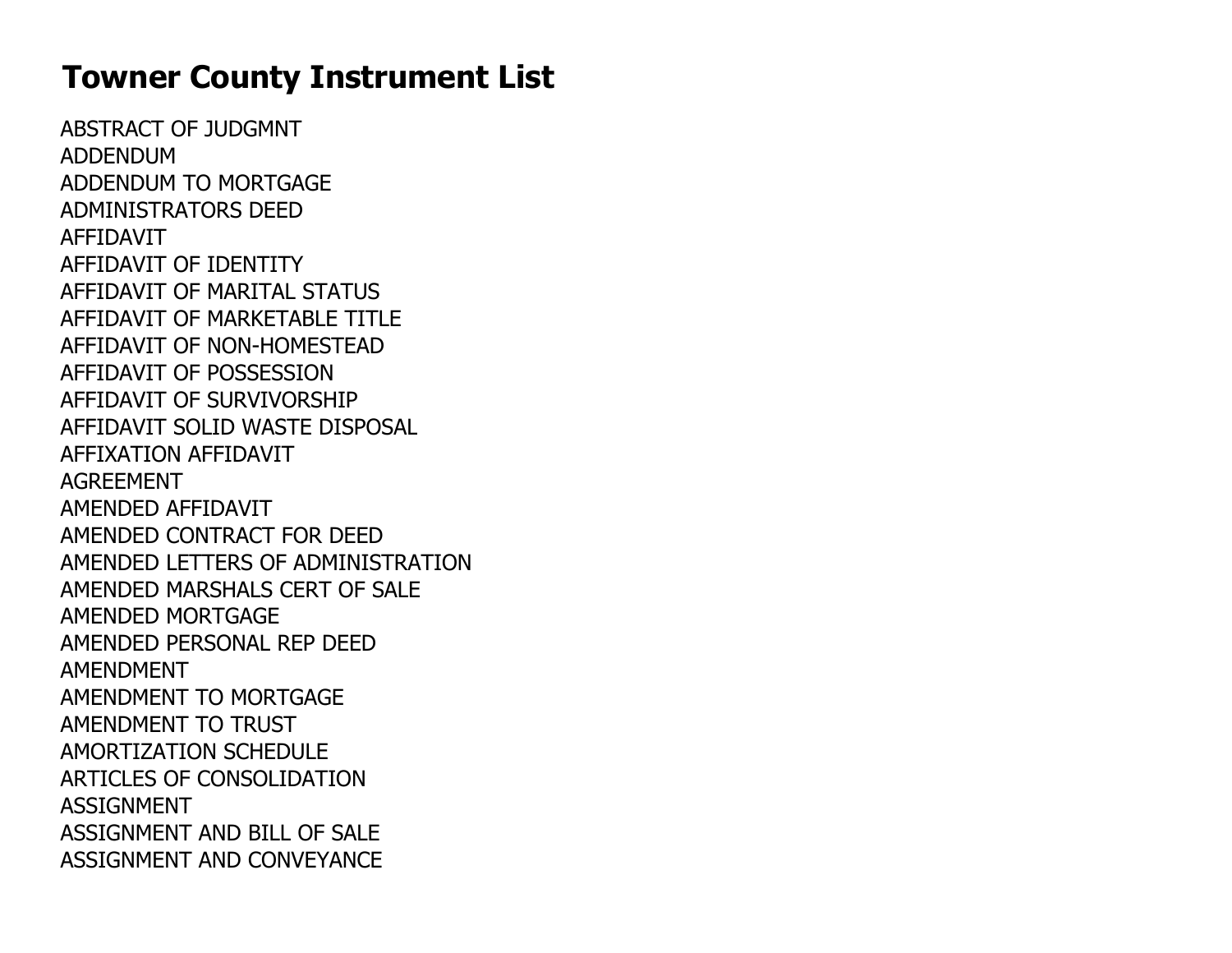ASSIGNMENT OF LOAN DOCUMENTS ASSIGNMENT OF MINERAL RIGHTSASSIGNMENT OF MORTGAGEASSIGNMENT OF RENTS ASSNT OF CONTRACT FOR DEED ASSNT SHERIFFS CERT OF SALE ASSNT VENDOR INT CONT FOR DEEDASSNT/CONVEYANCE/BILL OF SALEAUDITORS TAX DEED**BANKRUPTCY**  BILL OF SALE/ASNT/CONTRACTUAL BUY-SELL AGREEMENT/REAL ESTATECANCELLATION CEMETERY DEED**CERTIFICATE**  CERTIFICATE OF DISCHARGE CERTIFICATE OF ESTATE TAX CERTIFICATE OF OWNERSHIP CERTIFICATE OF REDEMPTIONCERTIFICATE OF SURVEY CERTIFICATE OF TRUSTCLEAR LIST**CONSENT**  CONSERVATORS DEED**CONTINUATION**  CONTINUATION OF CONTRACTCONTRACT FOR DEED**CONVEYANCE**  CORRECTIVE AGREEMENTCORRECTIVE ASSIGNMENT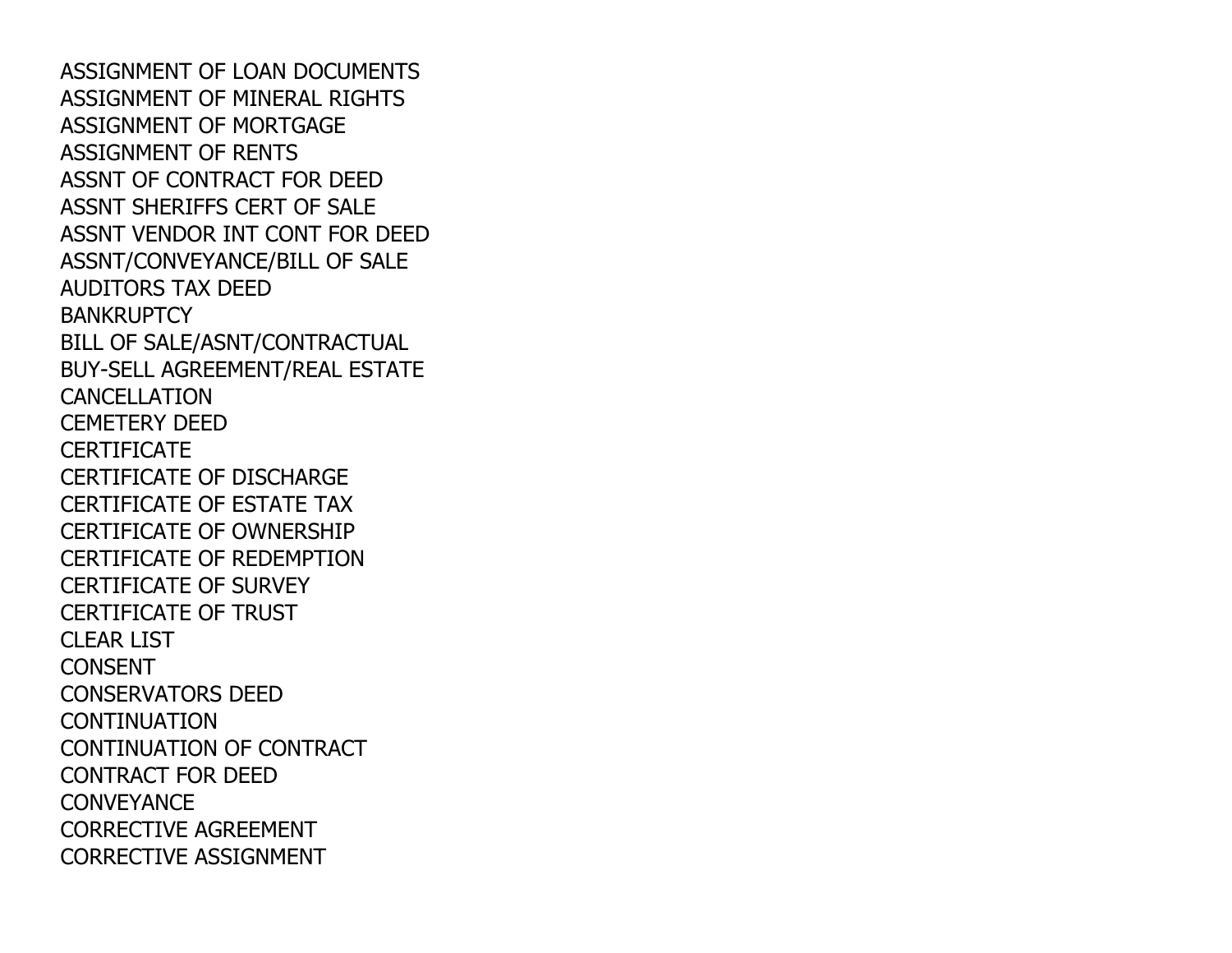## CORRECTIVE PR DEED OF DIST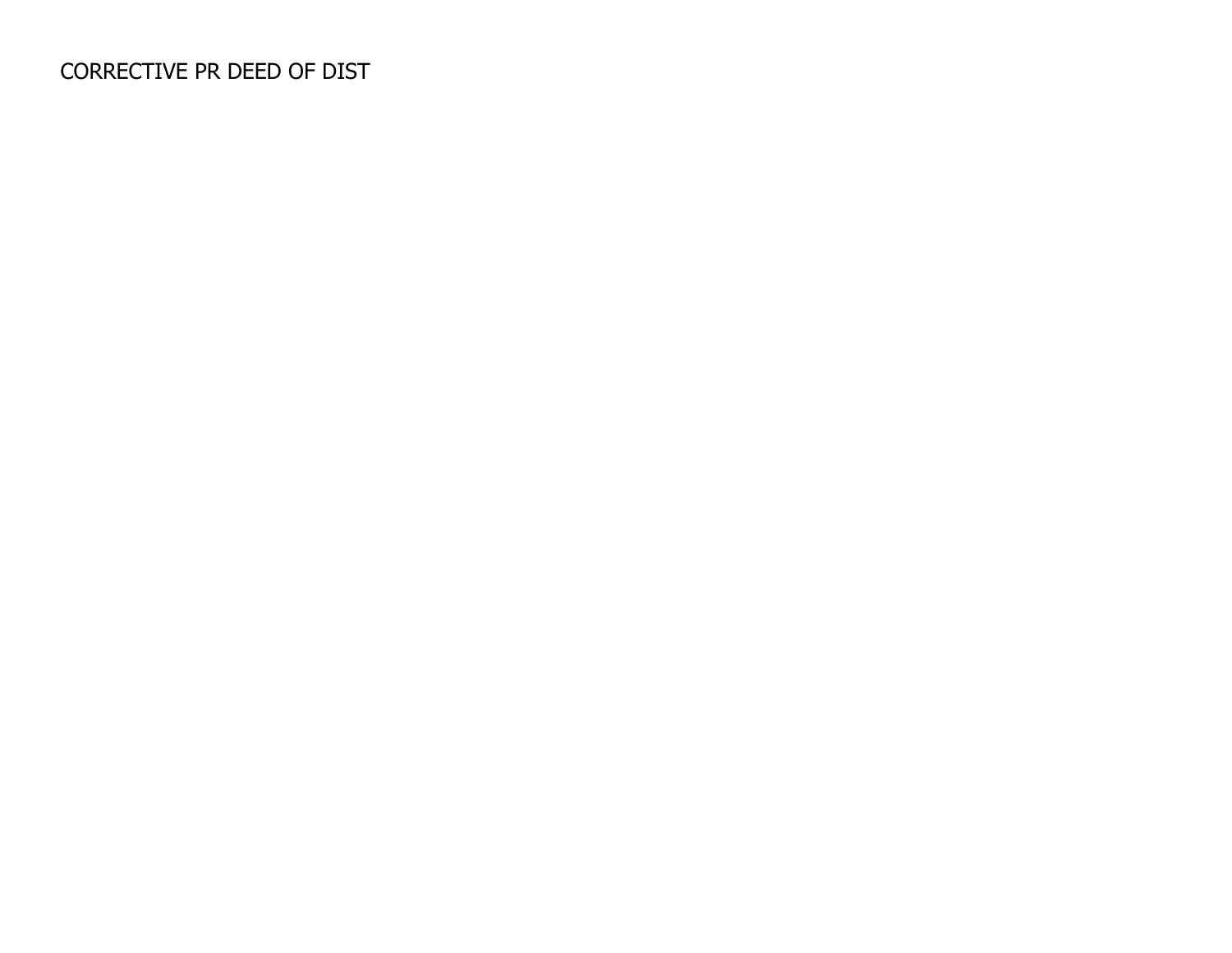CORRECTIVE SATISFACTION MTGCOUNTY DEED COUNTY ROAD EASEMENTCOVENANT DEATH CERTIFICATEDECLARATION DECLARATION OF HOMESTEADDECLARATION OF TRUST DECREEDEED DEED OF TRUST DEED RESTRICTIONSDELETED DISCHARGE DISCHARGE/BANKRUPTCYDISCHARGE/MILITARY**DISCLAIMER**  DOMICILLIARY LETTERSEASEMENT EASEMENT/WATERFOWL MNGT RIGHTSESTOPPEL CERTIFICATEEXECUTION EXT & RE-AMORTIZATION AGMT EXTENSION CONTRACT FOR DEEDEXTENSION OF MORTGAGEFARM LEASEFINAL DECREE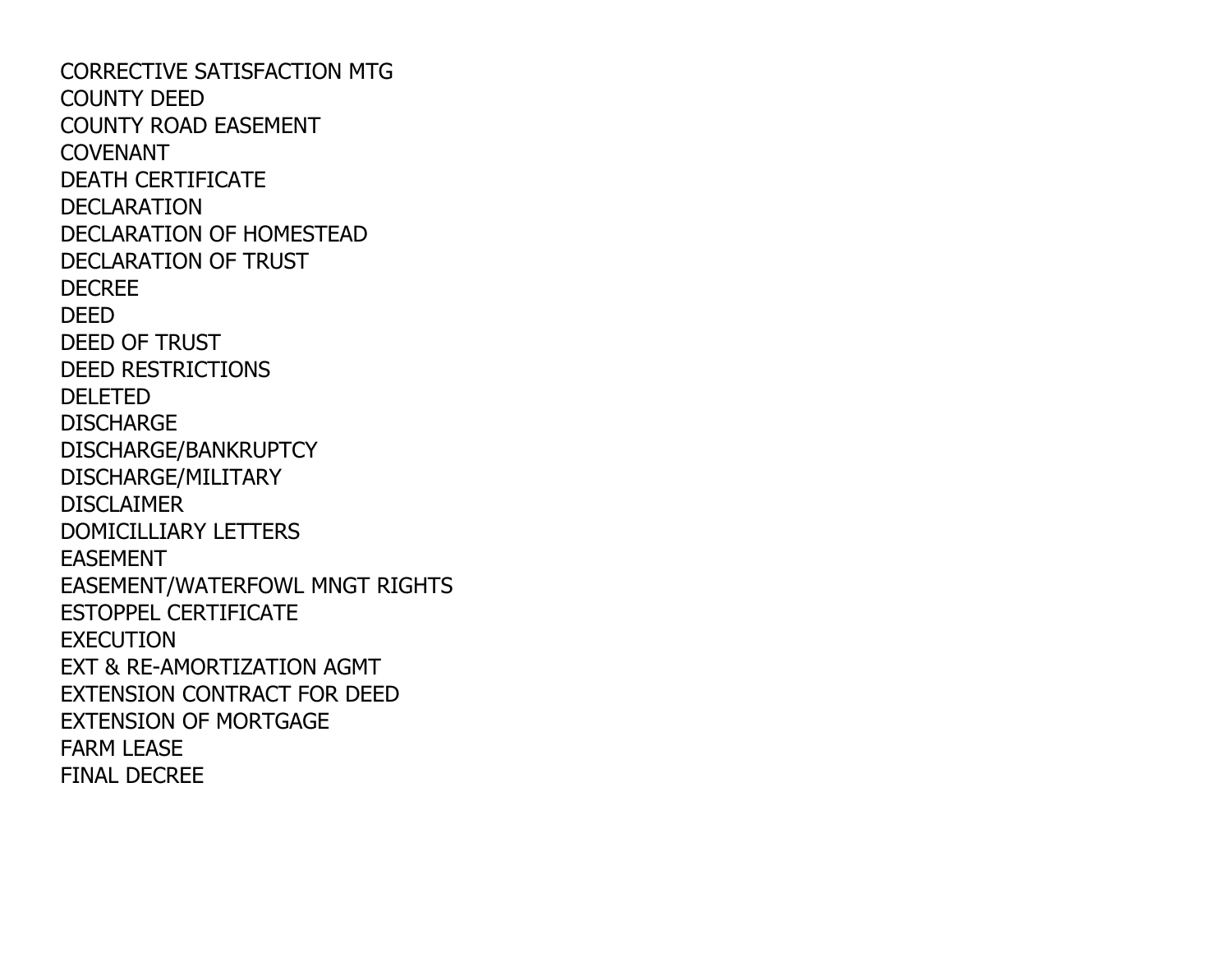FINANCE STATEMENT AMENDMENT FINANCE STATEMENT CONTINUATIONFINANCE STATEMENT SAT/REL FINANCING STATEMENT MORTGAGEFORGIVABLE MORTGAGEGRANT DEED JOINT TENANCY TERMINATION JOINT TENANCY WARRANTY DEEDJUDGMENT LANDLORD WAIVER LANDLORDS CROP LIEN LANDLORDS LIEN NOTICE LAST WILL AND TESTAMENTLEASE LEASE AND AGREEMENT LETTER OF GUARDIANSHIP**LETTERS**  LETTERS OF ADMINISTRATION LETTERS OF ADMNISTRATIONLETTERS OF APPOINTMENT LETTERS OF CONSERVATORSHIP LETTERS OF SUBSEQUENT ADMINISTLETTERS OF TEMP GUARDIANSHIPLETTERS TESTAMENTARYLIEN LIFE ESTATE TERMINATION LIMITED POWER OF ATTORNEYLIMITED WARRANTY DEED LOAN MODIFICATION AGREEMENTMARSHALLS CERTIFICATE OF SALE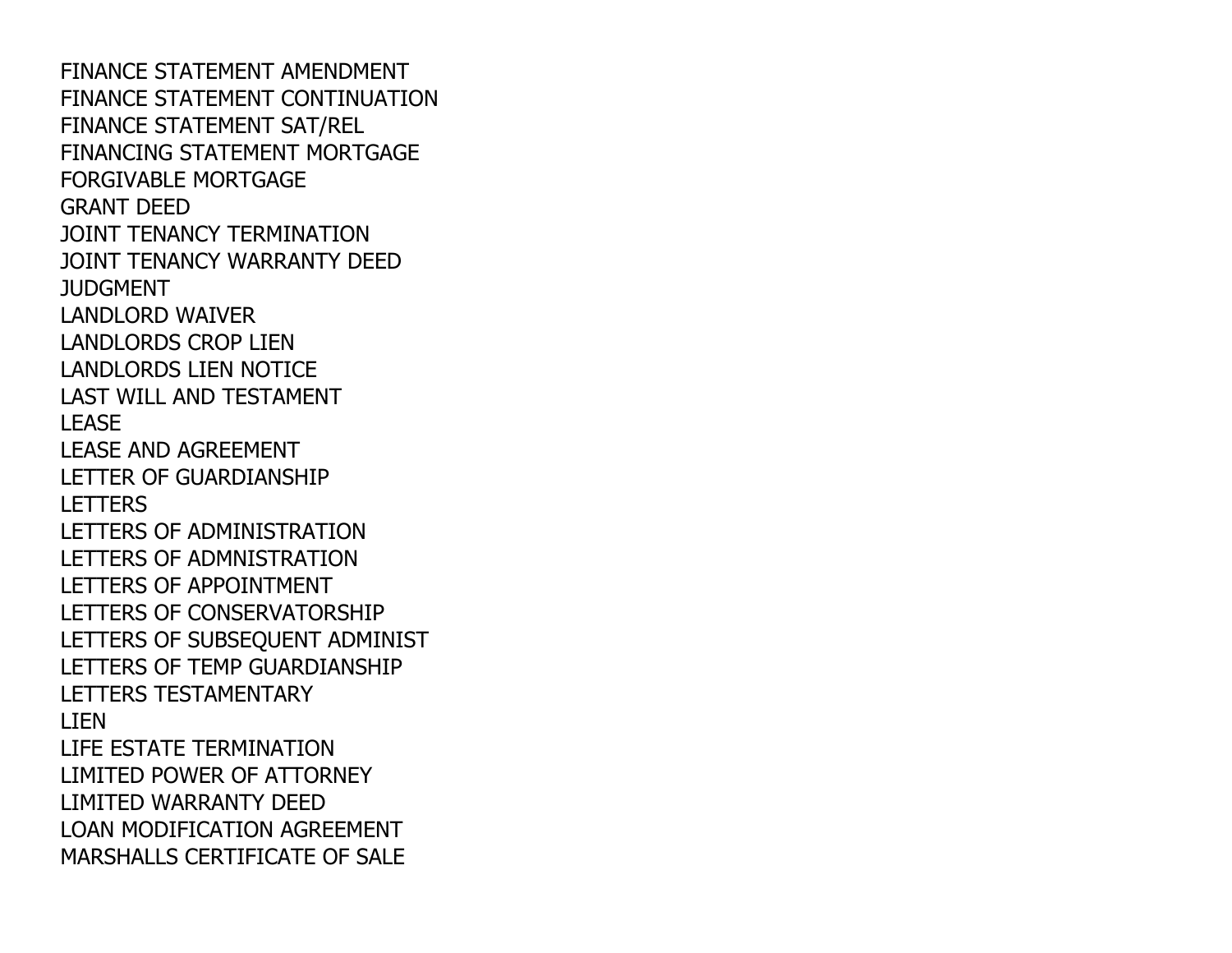MARSHALS CERTIFICATE OF SALEMARSHALS DEED MASTER MORTGAGE FORMMECHANICS LIEN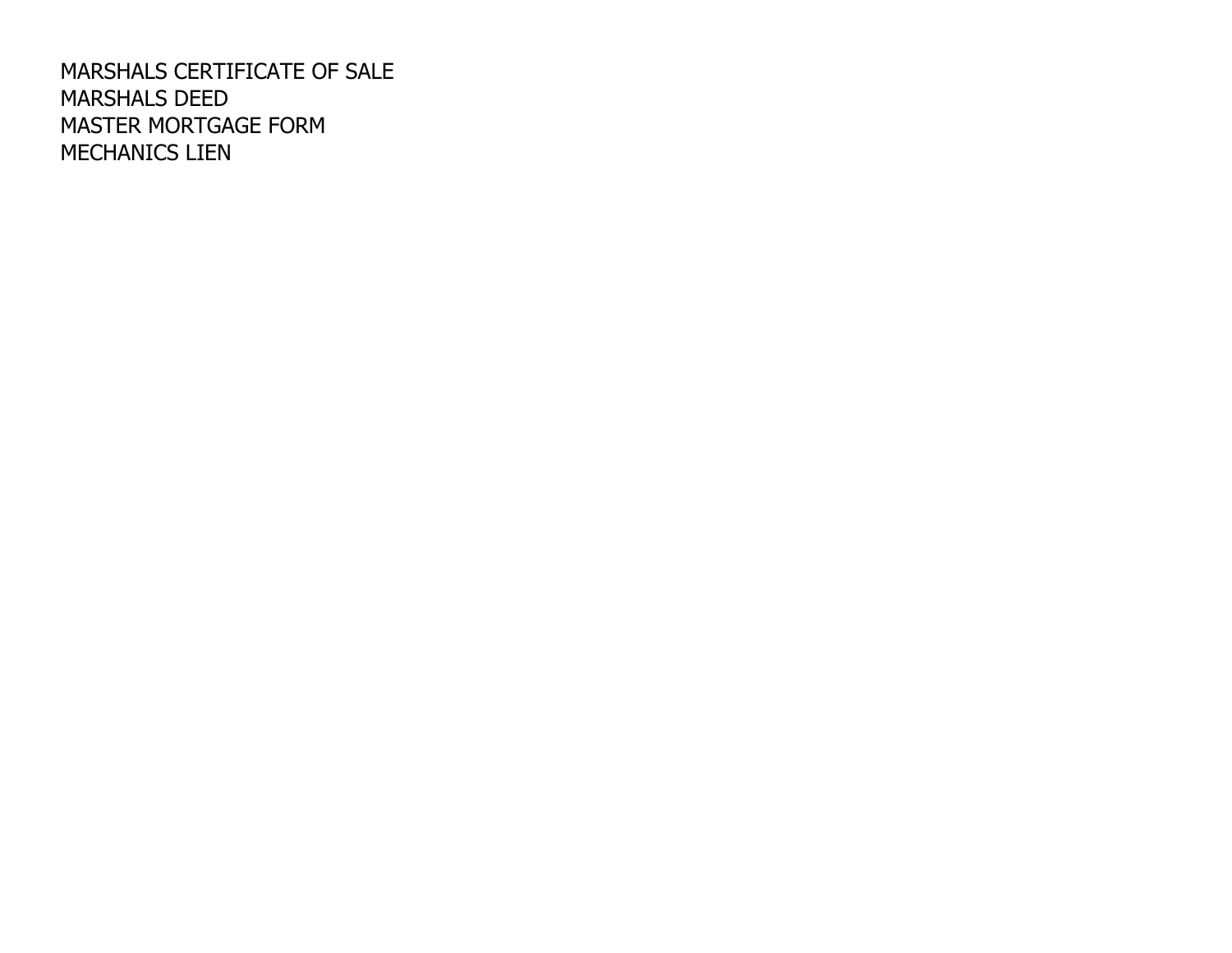MEMORANDUM MEMORANDUM OF SALE MEMORANDUM OF SERVICE AND EASEMINERAL AND ROYALTY DEEDMINERAL DEED MINERAL QUIT CLAIM DEEDMISC STAT. LIEN MNRL/RLTY/OVER RLTY CONVEYANCEMODIFICATION OF MORTGAGE**MORTGAGE**  NAME CHANGE NON-MERGER WARRANTY DEED**NOTICE**  NOTICE OF ADDITIONAL LIEN NOTICE OF CONTRACT FOR DEED NOTICE OF INTENT/MECHANIC LIENNOTICE OF LIS PENDENS NOTICE OF REDEMPTION OFFER TO TENDER AGREEMNTOIL & GAS LEASE**OPTION**  OPTION TO PURCHASE**ORDER**  ORDER DISCONTINUING ROADWAY ORDER OF INTEST/DETER OF HEIRS**ORDINANCE**  PARTIAL RELEASE PARTIAL RELEASE OF MORTGAGE PARTIAL RELEASE/JUDGMENT LIENPATENT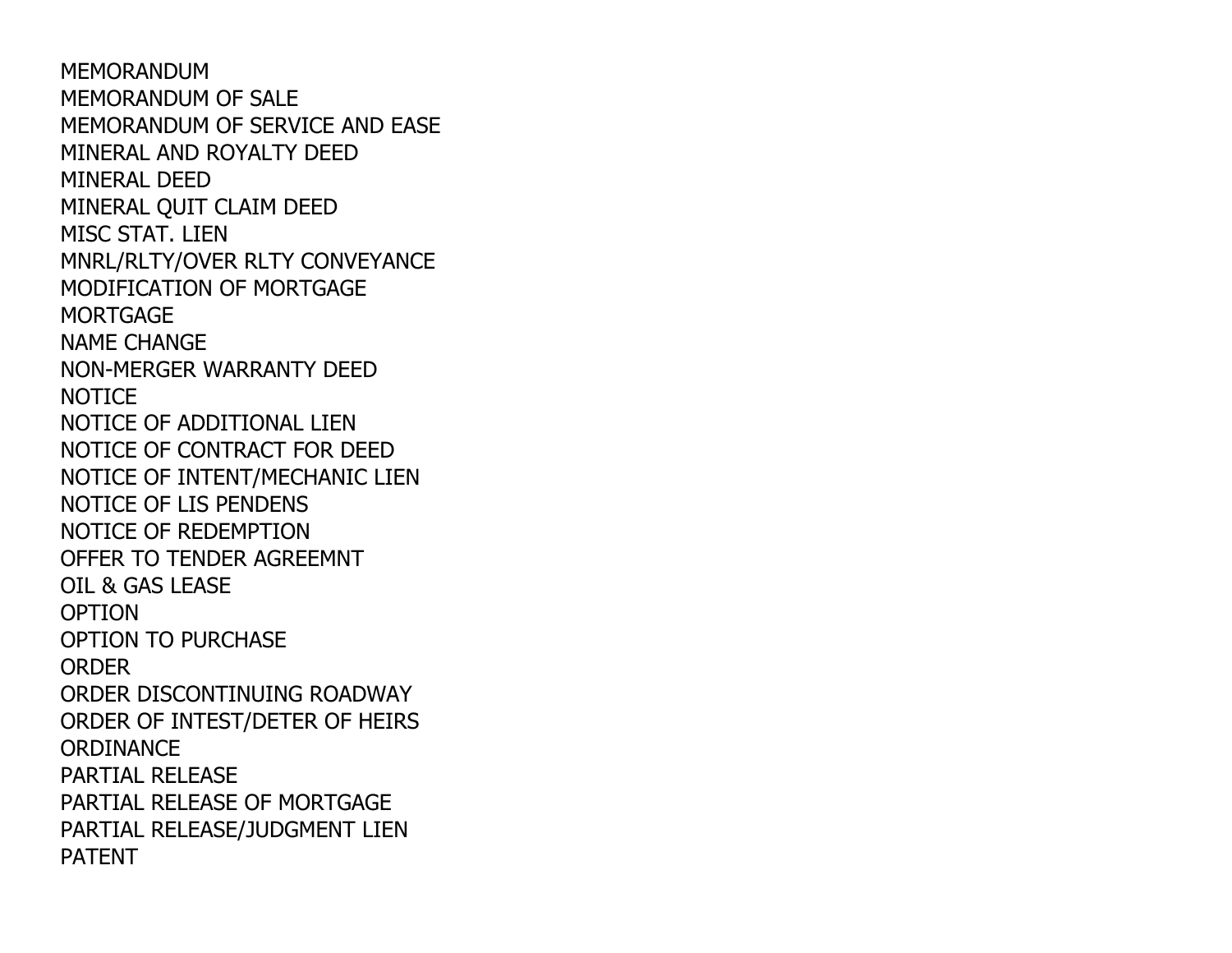PER REPS MINERAL DEED OF DISTPERMIT PERSONAL REPS DEEDPI AT POWER OF ATTORNEY PROOF AUTH DOM FOREIGN PER REPPURCHASE AGREEMENT QC OIL/GAS MINERAL RIGHTS DEEDQUIT CLAIM DEED QUIT CLAIM MINERAL CONVEYANCEREAMORTIZATION AGREEMENT RECEIPT FROM CLERK OF COURTREFEREES DEED REL ASSNT INSTALL LAND CONTRELEASE RELEASE OF ASSIGNMENT OF RENTSRELEASE OF ESTATE TAX LIENRELEASE OF JUDGEMENT RELINQUISHMENT & RELEASE EASEMRENUNCIATION RESIGNATION OF TRUSTEERESTRICTIVE COVENANTREVOCABLE TRUSTREVOCATION RIGHT OF WAY PLAT**SATISFACTION**  SATISFACTION OF JUDGEMENTSATISFACTION OF LEASES SATISFACTION OF SEVERANCE AGMTSATISFACTION/RELEASE MTG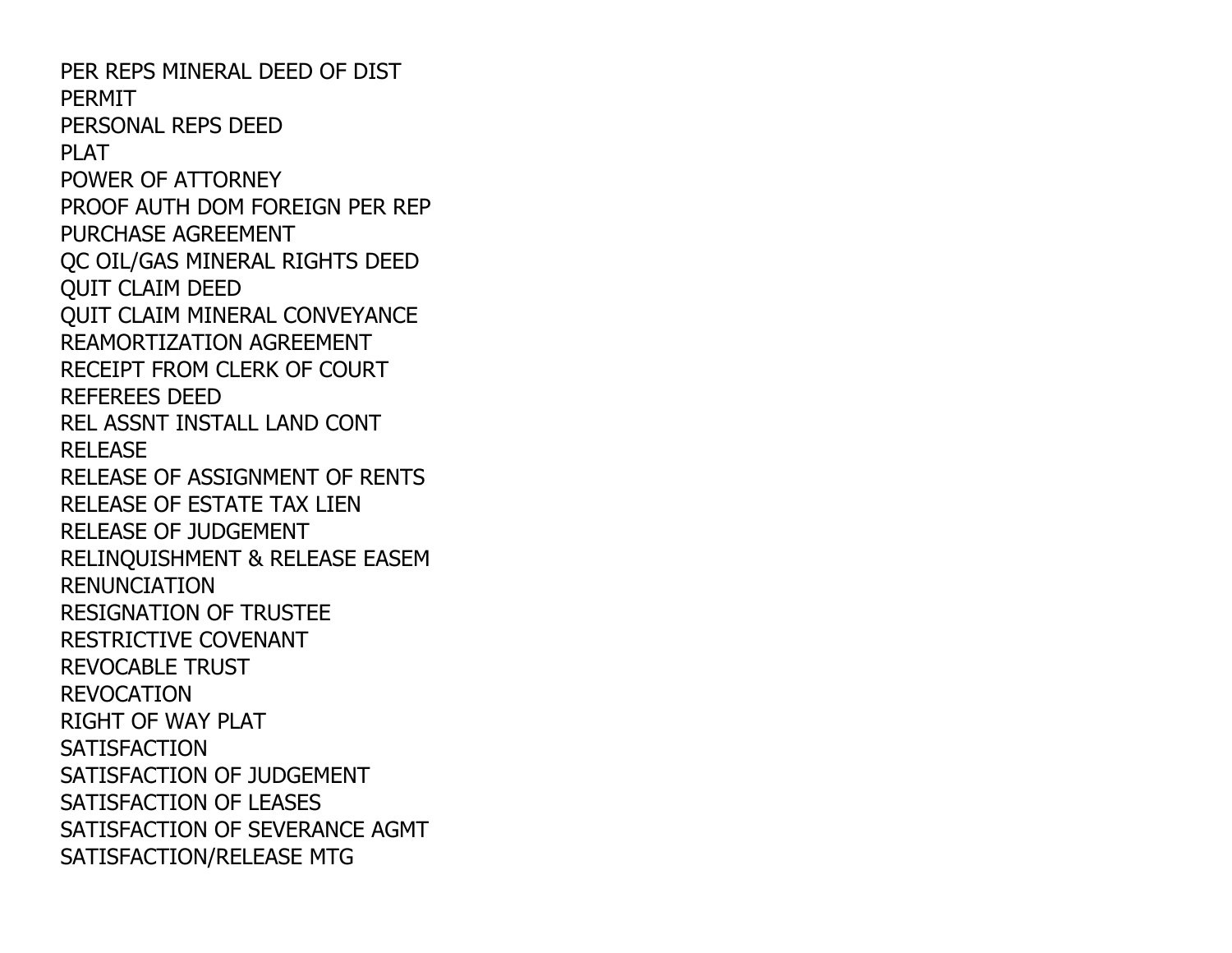## SEVERANCE AGREEMENT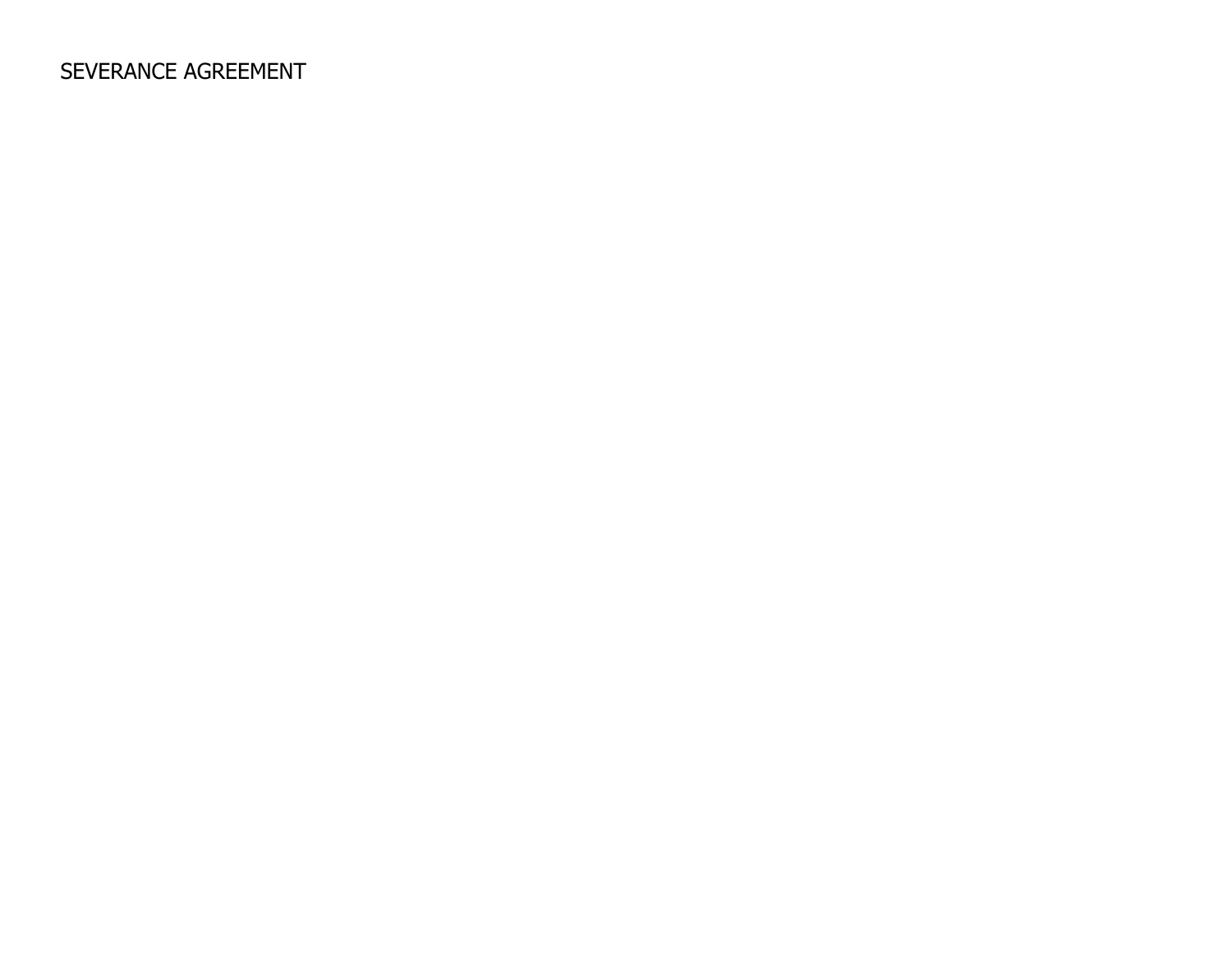SEVERENCE AGREEMENT SHERIFFS CERTIFICATE OF SALESHERIFFS DEED SHERIFFS NOTICE OF LEVY SP WARRANTY DEED-JOINT TENANCYSPECIAL EXECUTION SPECIAL POWER OF ATTORNEYSPECIAL WARRANTY DEED STATEMENT/NOTICE OF CLAIM STATUTORY WARRANTY DEED**STIPULATION**  STIPULATION OF INTERESTSUBORDINATION SUBORDINATION AGREEMENTSUBORDINATION OF LIENTAX DEED TERMINATION TRANSFER EST PROPERTY/EST P RTRANSFER ON DEATH DEEDTRUSTEES DEEDTRUSTEES MINERAL DEED